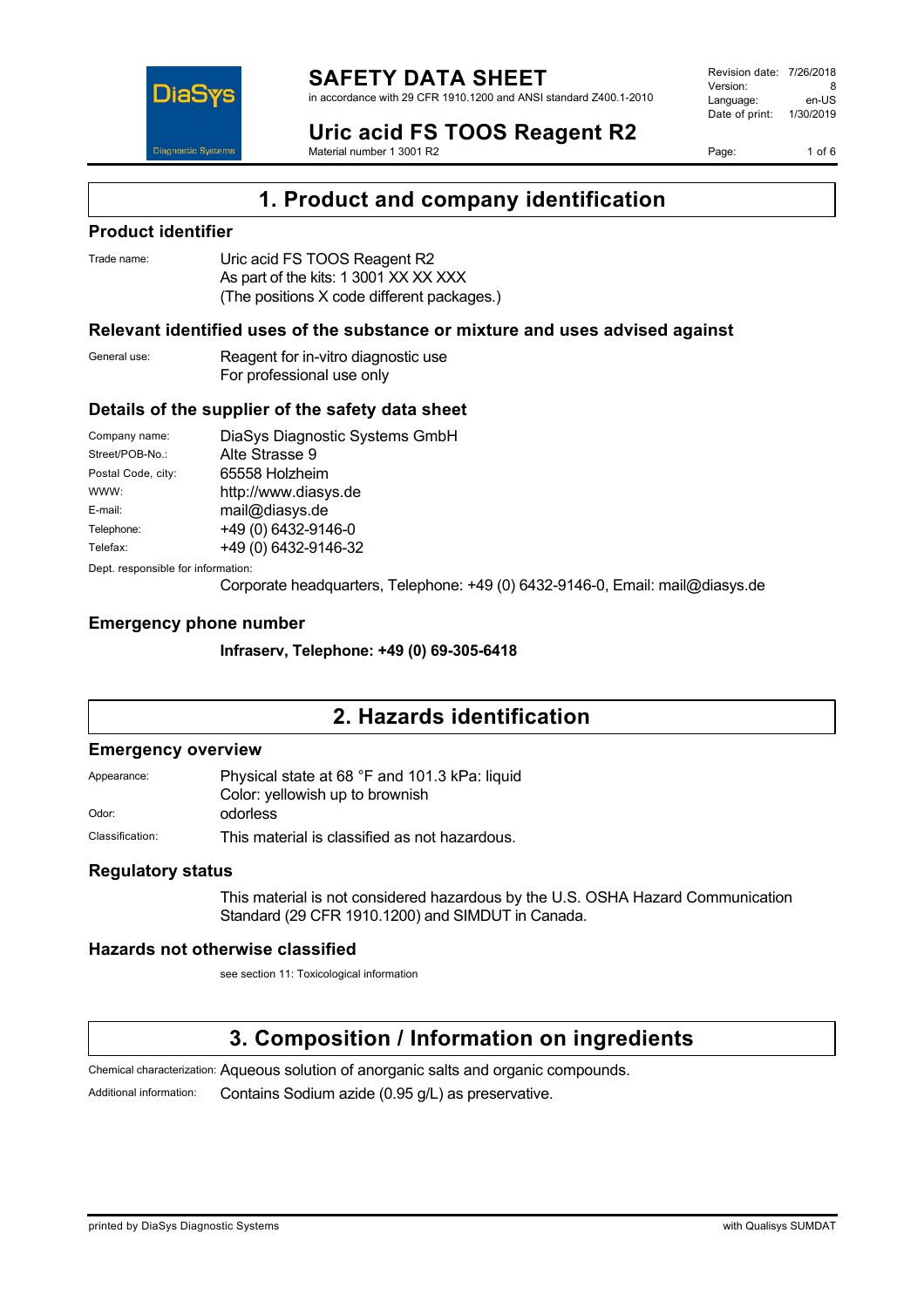

in accordance with 29 CFR 1910.1200 and ANSI standard Z400.1-2010

Revision date: 7/26/2018 Version: 8<br>Language: en-LIS Language: en-US<br>Date of print: 1/30/2019  $Date$  of print:

**Uric acid FS TOOS Reagent R2** Material number 1 3001 R2

Page: 2 of 6

**4. First aid measures**

In case of inhalation: Provide fresh air. Seek medical attention. Following skin contact: Change contaminated clothing. Remove residues with water. Seek medical attention if irritation persists. After eye contact: Immediately flush eyes with plenty of flowing water for 10 to 15 minutes holding eyelids apart. Remove contact lenses, if present and easy to do. Continue rinsing. In case of eye irritation consult an ophthalmologist. After swallowing: Rinse mouth thoroughly with water. Do not induce vomiting without medical assistance. Have victim drink large quantities of water, with active charcoal if possible. Seek medical attention. Never give anything by mouth to an unconscious person. **Most important symptoms/effects, acute and delayed** No data available

### **Information to physician**

Treat symptomatically.

### **5. Fire fighting measures**

Flash point/flash point range:

not combustible

Auto-ignition temperature: No data available

Suitable extinguishing media:

Product is non-combustible. Extinguishing materials should therefore be selected according to surroundings.

### **Specific hazards arising from the chemical**

Fires in the immediate vicinity may cause the development of dangerous vapors. In case of fire may be liberated: Phosphorus oxides, sodium compounds.

Protective equipment and precautions for firefighters:

Wear self-contained breathing apparatus.

Additional information: Do not allow fire water to penetrate into surface or ground water.

### **6. Accidental release measures**

Personal precautions: Avoid contact with skin and eyes. Wear appropriate protective equipment. Provide adequate ventilation. Environmental precautions:

Do not allow to penetrate into soil, waterbodies or drains.

Methods for clean-up: Soak up with absorbent materials such as sand, siliceus earth, acid- or universal binder. Store in special closed containers and dispose of according to ordinance. Wash spill area with plenty of water.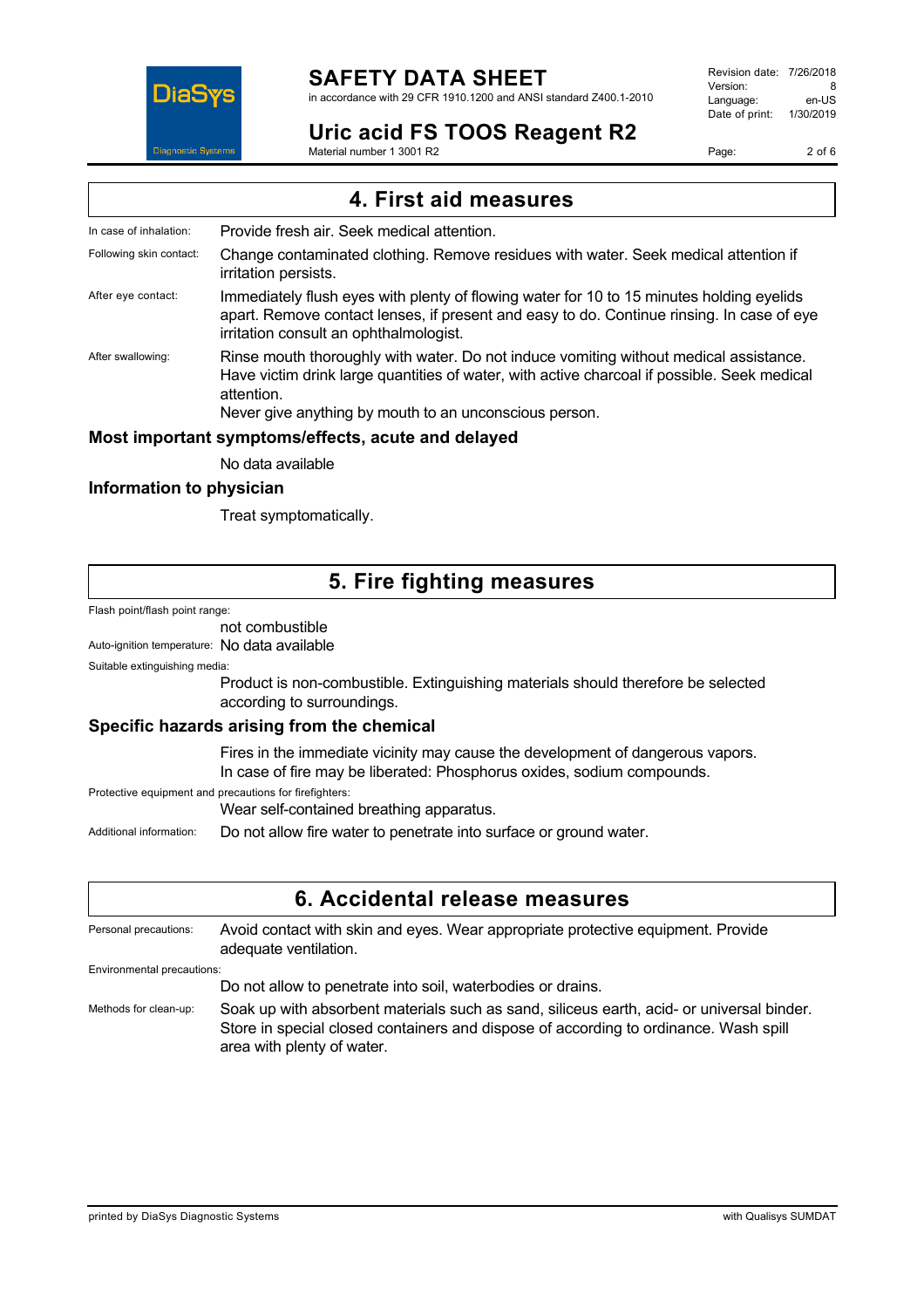

in accordance with 29 CFR 1910.1200 and ANSI standard Z400.1-2010

Revision date: 7/26/2018 Version: 8<br>Language: en-LIS Language: Date of print: 1/30/2019

**Uric acid FS TOOS Reagent R2** Material number 1 3001 R2

Page: 3 of 6

# **7. Handling and storage**

### **Handling**

Advices on safe handling: Avoid contact with skin and eyes. Wear appropriate protective equipment. Keep all containers, equipment and working place clean. Provide adequate ventilation, and local exhaust as needed. Wash hands before breaks and after work. When using do not eat, drink or smoke.

### **Storage**

Requirements for storerooms and containers:

Keep containers tightly closed and at a temperature between 35.6 °F and 46.4 °F. Protect from light. Keep sterile.

Hints on joint storage: Do not store together with: strong acids, alkalis.

## **8. Exposure controls / personal protection**

### **Engineering controls**

Provide adequate ventilation, and local exhaust as needed. See also information in chapter 7, section storage.

### **Personal protection equipment (PPE)**

| Eye/face protection             | Tightly sealed goggles according to OSHA Standard - 29 CFR: 1910.133 or ANSI<br>Z87.1-2010.                                                                                                                                    |  |
|---------------------------------|--------------------------------------------------------------------------------------------------------------------------------------------------------------------------------------------------------------------------------|--|
| Skin protection                 | Wear suitable protective clothing.                                                                                                                                                                                             |  |
|                                 | Protective gloves according to OSHA Standard - 29 CFR: 1910.138.<br>Glove material: Nitrile rubber - Breakthrough time: >480 min.<br>Observe glove manufacturer's instructions concerning penetrability and breakthrough time. |  |
| Respiratory protection:         | Provide adequate ventilation.                                                                                                                                                                                                  |  |
| General hygiene considerations: |                                                                                                                                                                                                                                |  |
|                                 | Avoid contact with skin and eyes. Change contaminated clothing.<br>Wash hands before breaks and after work.<br>When using do not eat, drink or smoke.                                                                          |  |

## **9. Physical and chemical properties**

### **Information on basic physical and chemical properties**

| Appearance:                              | Physical state at 68 °F and 101.3 kPa: liquid<br>Color: yellowish up to brownish |
|------------------------------------------|----------------------------------------------------------------------------------|
| Odor:                                    | odorless                                                                         |
| Odor threshold:                          | No data available                                                                |
| pH value:                                | at 77 °F: 7.0                                                                    |
| Melting point/freezing point:            | approx. 32 °F                                                                    |
| Initial boiling point and boiling range: | approx. 212 °F                                                                   |
| Flash point/flash point range:           | not combustible                                                                  |
| Evaporation rate:                        | No data available                                                                |
| Flammability:                            | No data available                                                                |
| Explosion limits:                        | No data available                                                                |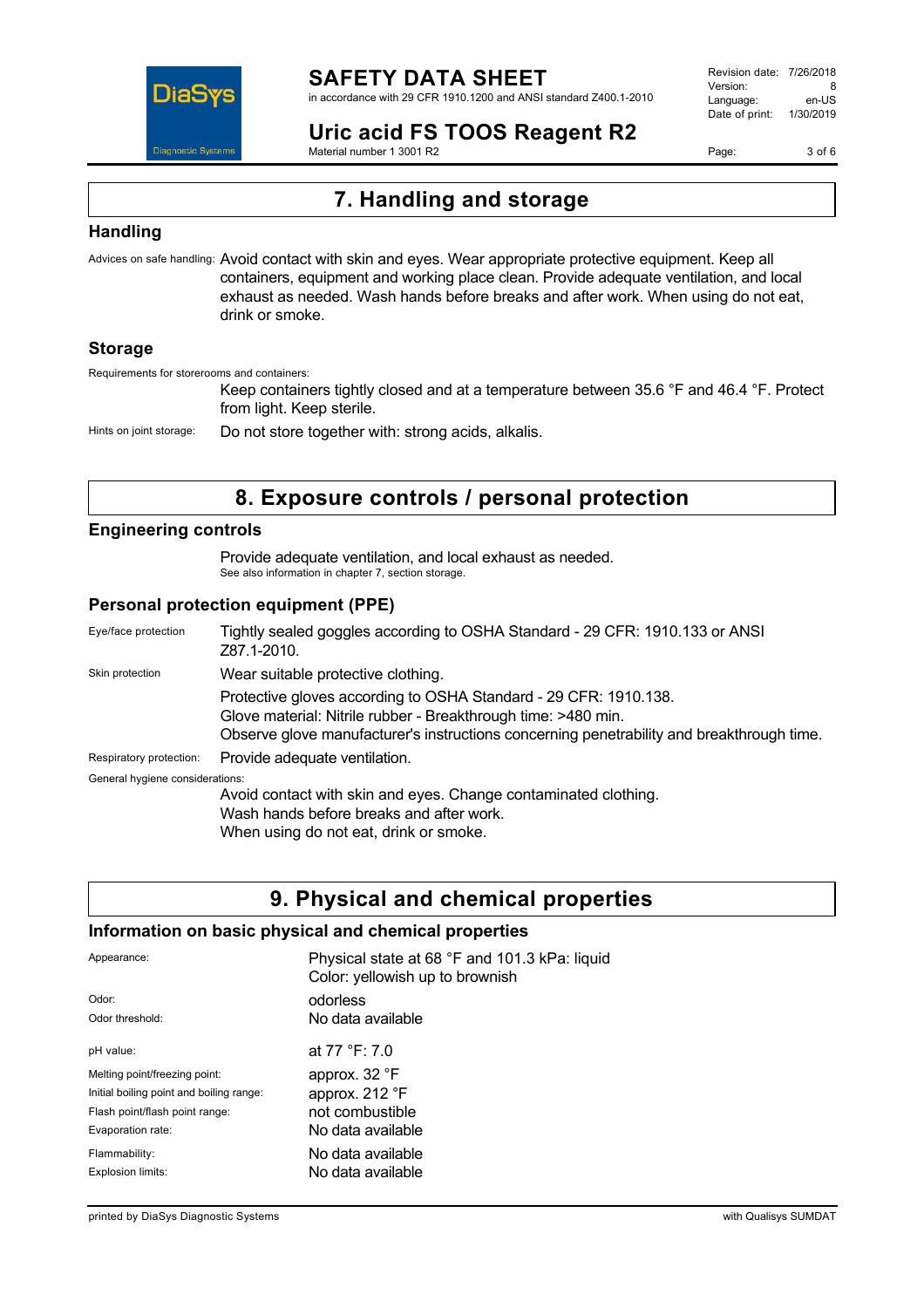

in accordance with 29 CFR 1910.1200 and ANSI standard Z400.1-2010

Version: 8<br>
Language: en-US Language: Date of print: 1/30/2019

| Uric acid FS TOOS Reagent R2 |  |
|------------------------------|--|
| Material number 1 3001 R2    |  |

| Page: | 4 of 6 |
|-------|--------|

Revision date: 7/26/2018

| Vapor pressure:                         | No data available    |
|-----------------------------------------|----------------------|
| Vapor density:                          | No data available    |
| Density:                                | at 68 °F: 1.013 g/mL |
| Water solubility:                       | completely miscible  |
| Partition coefficient: n-octanol/water: | No data available    |
| Auto-ignition temperature:              | No data available    |
| Thermal decomposition:                  | No data available    |
| Additional information:                 | No data available    |

# **10. Stability and reactivity**

| Reactivity:                        | No data available                                                                              |
|------------------------------------|------------------------------------------------------------------------------------------------|
| Chemical stability:                | Stable under recommended storage conditions.                                                   |
| Possibility of hazardous reactions | No hazardous reactions known.                                                                  |
| Conditions to avoid:               | Protect against heat /sun rays.                                                                |
| Incompatible materials:            | Strong acids and alkalis                                                                       |
| Hazardous decomposition products:  | No hazardous decomposition products when regulations for storage and handling are<br>observed. |
| Thermal decomposition:             | No data available                                                                              |

# **11. Toxicological information**

### **Toxicological tests**

| Toxicological effects: | Acute toxicity (oral): Lack of data.                                                                                                                                                                                                              |
|------------------------|---------------------------------------------------------------------------------------------------------------------------------------------------------------------------------------------------------------------------------------------------|
|                        | Acute toxicity (dermal): Lack of data.                                                                                                                                                                                                            |
|                        | Acute toxicity (inhalative): Lack of data.                                                                                                                                                                                                        |
|                        | Skin corrosion/irritation: Lack of data.                                                                                                                                                                                                          |
|                        | Serious eye damage/irritation: Lack of data.                                                                                                                                                                                                      |
|                        | Sensitisation to the respiratory tract: Lack of data.                                                                                                                                                                                             |
|                        | Skin sensitisation: Lack of data.                                                                                                                                                                                                                 |
|                        | Germ cell mutagenicity/Genotoxicity: Lack of data.                                                                                                                                                                                                |
|                        | Carcinogenicity: Lack of data.                                                                                                                                                                                                                    |
|                        | Reproductive toxicity: Lack of data.                                                                                                                                                                                                              |
|                        | Effects on or via lactation: Lack of data.                                                                                                                                                                                                        |
|                        | Specific target organ toxicity (single exposure): Lack of data.                                                                                                                                                                                   |
|                        | Specific target organ toxicity (repeated exposure): Lack of data.                                                                                                                                                                                 |
|                        | Aspiration hazard: Lack of data.                                                                                                                                                                                                                  |
| Other information:     | Contains Sodium azide (0.95 g/L):<br>After resorption of toxic quantities: Headache, dizziness, nausea, cough, vomiting,<br>spasms, breathing paralysis, CNS disorders, low blood pressure, cardiovascular failure,<br>unconsciousness, collapse. |
|                        |                                                                                                                                                                                                                                                   |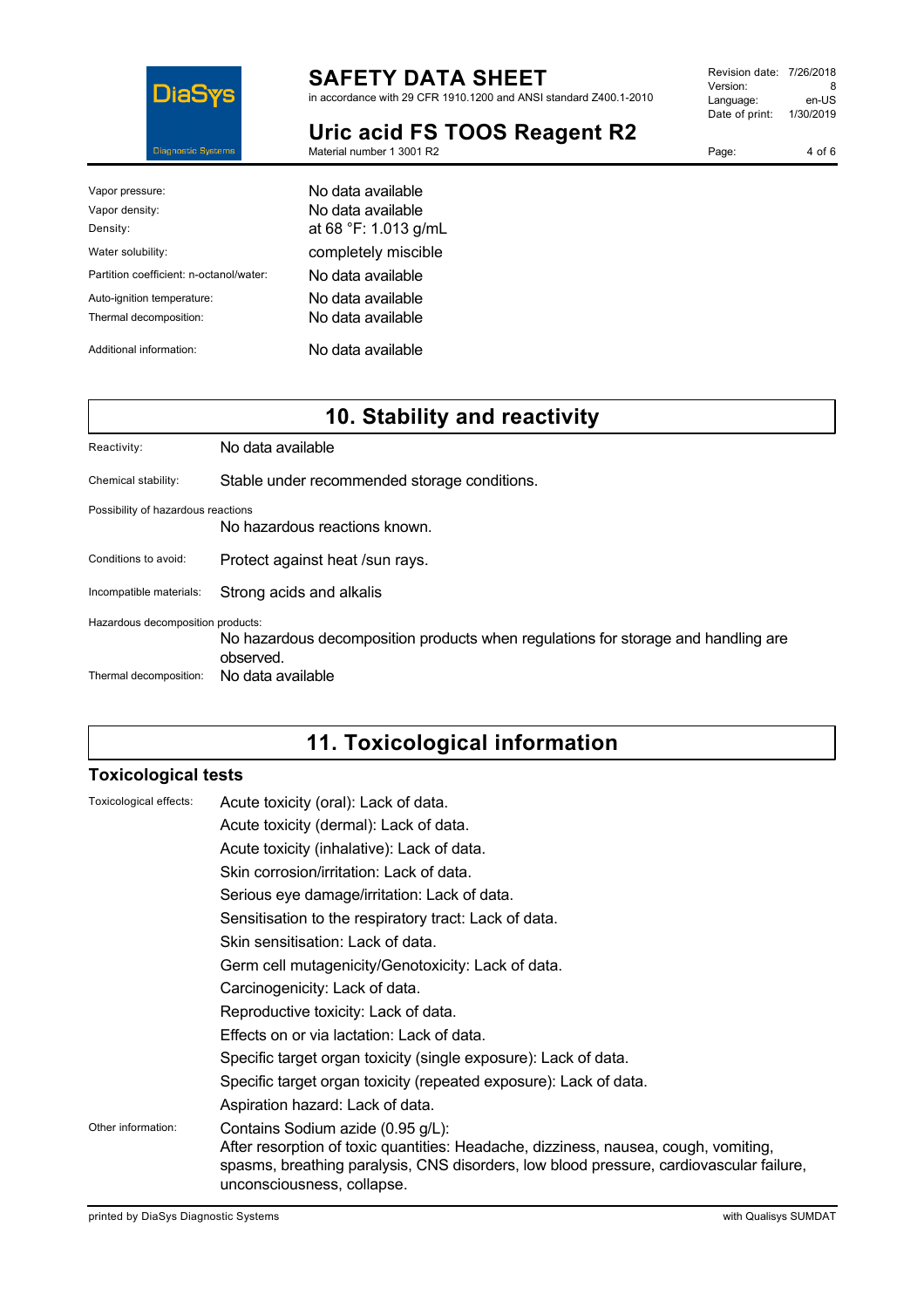

in accordance with 29 CFR 1910.1200 and ANSI standard Z400.1-2010

# **Uric acid FS TOOS Reagent R2**

Material number 1 3001 R2

Revision date: 7/26/2018 Version: 8<br>Language: en-LIS Language: Date of print: 1/30/2019

Page: 5 of 6

# **12. Ecological information**

#### **Ecotoxicity**

Further details: No data available

#### **Mobility in soil**

No data available

### **Persistence and degradability**

Further details: No data available

### **Additional ecological information**

General information: Contains phosphates: May contribute to the eutrophication of water supplies. Do not allow to enter into ground-water, surface water or drains.

## **13. Disposal considerations**

#### **Product**

Recommendation: Special waste. Dispose of waste according to applicable legislation.

#### **Contaminated packaging**

Recommendation: Dispose of waste according to applicable legislation. Non-contaminated packages may be recycled.

## **14. Transport information**

### **USA: Department of Transportation (DOT)**

Proper shipping name: Not restricted

#### **Sea transport (IMDG)**

Proper shipping name: Not restricted Marine pollutant: no

#### **Air transport (IATA)**

Proper shipping name: Not restricted

### **Further information**

No dangerous good in sense of these transport regulations.

### **15. Regulatory information**

### **National regulations - Great Britain**

Hazchem-Code: